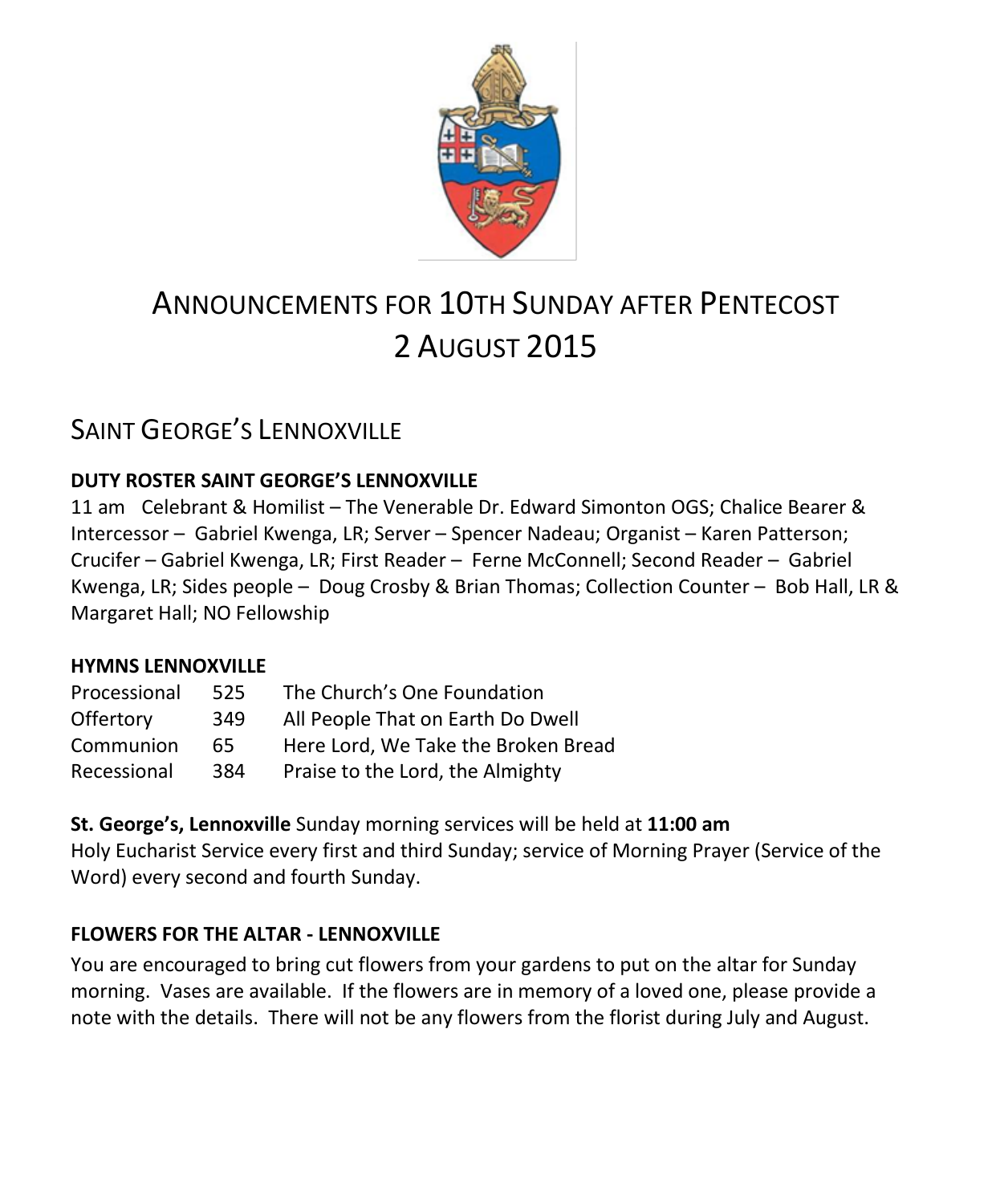## SAINT BARNABAS NORTH HATLEY

### THE ALTAR FLOWERS THIS MORNING ARE GIVEN TO THE GLORY OF GOD AND IN LOVING MEMORY OF MARY CLARK KILBY, ANNE KILBY PORTER, EDITH PORTER HICKOX, KILBY HICKOX WHITNEY

### **DUTY ROSTER SAINT BARNABAS NORTH HATLEY**

9 am Celebrant & Homilist – The Venerable Dr. Edward Simonton OGS; Eucharist Assistant – Charlie Hickcox; First Reader – Anne Hill; Second Reader – Charlie Hickcox; Sides person – John Moses

#### **St. Barnabas, North Hatley** Sunday morning services will be held at **9:00 am**

Holy Eucharist Service every first and third Sunday; service of Morning Prayer (Liturgy of the Word) every second and fourth Sunday.

In addition to the Morning Prayer Services on the  $2^{nd}$  and  $4^{th}$  Sundays, there will be a short half hour Eucharist at 4 pm, celebrated by Fr Edward, followed by the Fresh Start Model discussions. These discussions are aimed at helping congregations in transition understand the underlying issues that parishes wrestle with as they attempt to discern future ministry and mission. It is hoped as many members of our congregation as possible will take part in this process of discernment. Everyone will be welcomed openly and their opinions respectfully heard.

### **The following schedule lists the topics of discussion:**

August 9th Congregational Development 101

August 23rd Learning Conflict Awareness

August  $30<sup>th</sup>$  Understanding Power, Influence, Control and Authority in a congregation It is hoped as many members of our congregation will take part in these discussions. Everyone will be welcomed openly and their opinions respectfully heard.

# ON THIS WEEK

### **BIBLE STUDY – NORTH HATLEY**

YOU ARE INVITED TO A 6 WEEK BIBLE STUDY on 1 Thessalonians at the home of Steve and Barbara Allatt, 23 Leslie, Hatley Acres, North Hatley. Starting on Wednesday July 8<sup>th</sup> from 7:00 -8:30 pm. Call Al Salt for details 819 842 2717

### **TODAY -- CONCERT – AYER'S CLIFF**

Free concert offered by the fund «La musique à votre portée» by the musicians from Academie Centre d'arts Orford on August 2 at 2:00 pm at Église St-Barthélemy, 911 Clough, Ayer's Cliff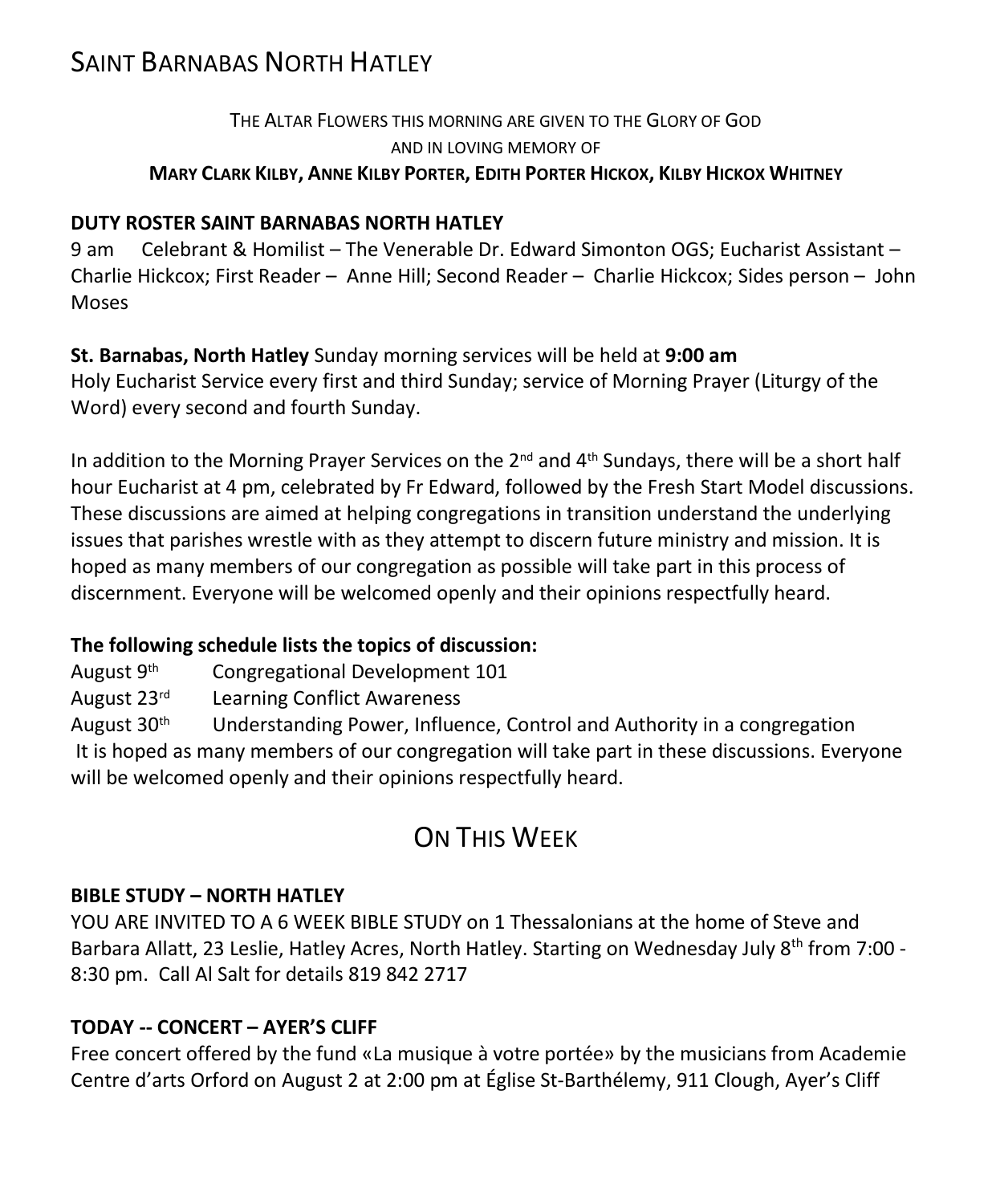# UPCOMING EVENTS

### **ST. FRANCIS MANOR – LENNOXVILLE**

There will be a Eucharist service at the St. Francis Manor in Lennoxville on Friday, August 14 at 10 am. All welcome.

### SERVICES THIS WEEK

| TODAY              | $9:00 \text{ AM}$<br>$9:15 \text{ AM}$<br>11:00 AM | <b>SAID EUCHARIST</b><br><b>MORNING PRAYER</b><br><b>SUNG EUCHARIST</b> | <b>NORTH HATLEY</b><br><b>MAGOG</b><br>LENNOXVILLE |
|--------------------|----------------------------------------------------|-------------------------------------------------------------------------|----------------------------------------------------|
| <b>NEXT SUNDAY</b> | 9 AM                                               | <b>MORNING PRAYER</b>                                                   | <b>NORTH HATLEY</b>                                |
|                    | $9:15 \text{ AM}$                                  | <b>MORNING PRAYER</b>                                                   | <b>AYER'S CLIFF</b>                                |
|                    | $9:15 \text{ AM}$                                  | <b>SAID EUCHARIST</b>                                                   | <b>MAGOG</b>                                       |
|                    | <b>11 AM</b>                                       | <b>MORNING PRAYER</b>                                                   | LENNOXVILLE                                        |
|                    | <b>11 AM</b>                                       | <b>MORNING PRAYER</b>                                                   | <b>COATICOOK</b>                                   |
|                    | 4 PM                                               | <b>SAID EUCHARIST</b>                                                   | <b>NORTH HATLEY</b>                                |

# DEANERY MEETINGS AT ST GEORGE'S LENNOXVILLE

#### **DEANERY WORSHIP MINISTRY TEAM**

Meets Tuesday, August 18 at 10:00 – 11:00 am in the Upper Room

### CHURCH CALENDAR

| <b>MONDAY</b>    | <b>SAINT STEPHEN, DEACON &amp; MARTYR</b> |  |
|------------------|-------------------------------------------|--|
| <b>TUESDAY</b>   | FERIA                                     |  |
| <b>WEDNESDAY</b> | FFRIA                                     |  |
| <b>THURSDAY</b>  | THE TRANSFIGURATION OF THE LORD           |  |
| FRIDAY           | JOHN MASON NEALE, PRIEST, 1866            |  |
| <b>SATURDAY</b>  | SAINT DOMINIC, PRIEST & FRIAR, 1221       |  |
| <b>SUNDAY</b>    | 11 <sup>TH</sup> SUNDAY AFTER PENTECOST   |  |

PLEASE SEND ANY ANNOUNCEMENTS FOR NEXT SUNDAY'S BULLETIN TO THE SECRETARY BY WEDNESDAY EVENING AT: SANDRA.GALLICHON@UBISHOPS.CA OR CALL 819 566 1847.